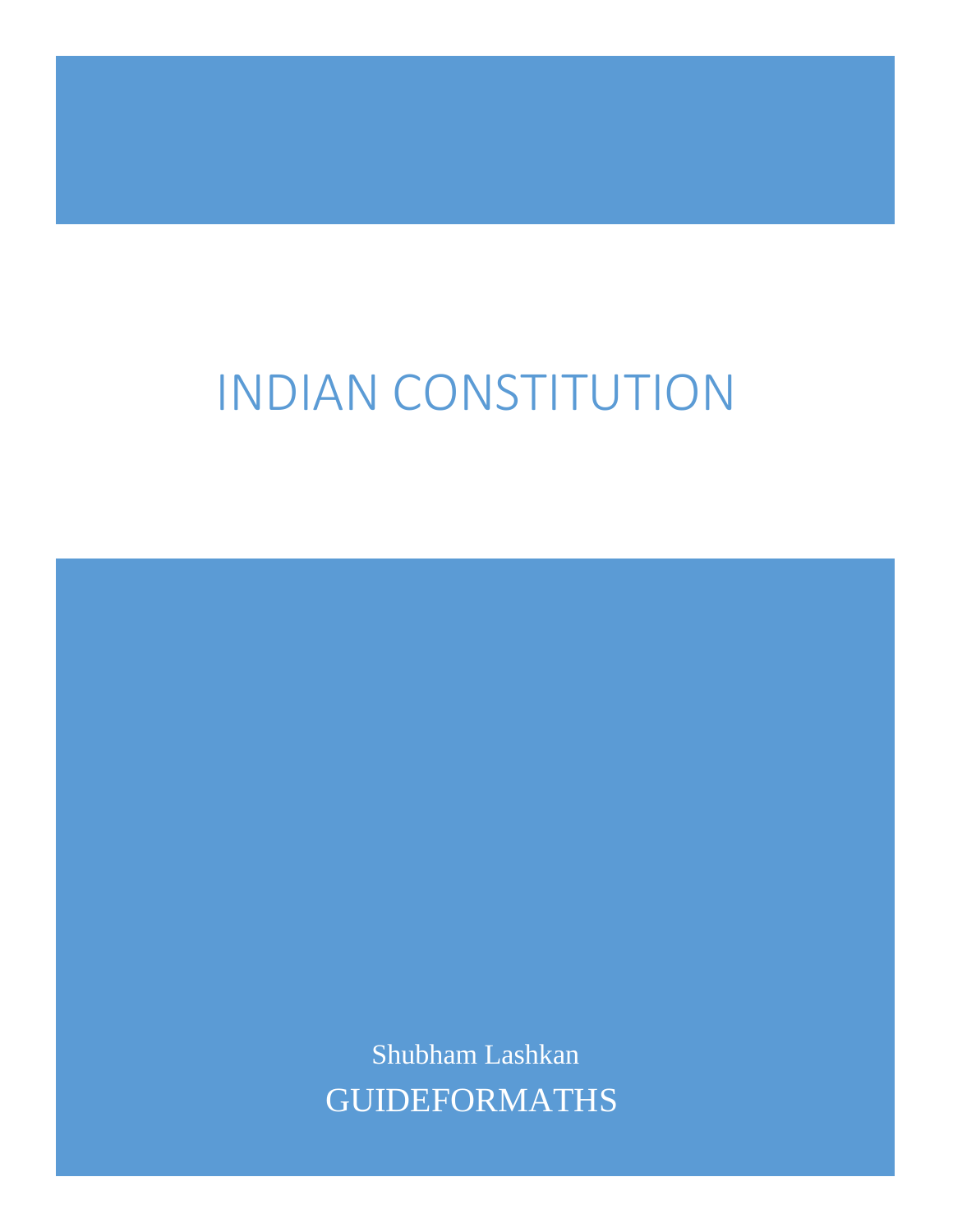We are here again with something new on Gk i.e., [Constitution](https://en.wikipedia.org/wiki/Constitution) which was very much important for various government exams. So lets have a look at it and enhance our knowledge.

## **Ques :- What is the general nature of Indian Constitution ?**

**Ans :-** *It is a written constitution.*

#### **Ques :-What is the most important fact associated with India's written constitution ?**

**Ans :-** *It is the largest written constitution in the World.*

**Ques :-Which is the most prominent country with unwritten constitution ? Ans :-** *Great Britain.*

# **Ques :-Which prominent country's constitution is one of the smallest written constitutions of the world ?**

**Ans :-** *The United States (There were only around 4,400 words in the original US constitution and later with all the amendments it is around 8,000 word long).*

**Ques :-What was the original extent of Indian Constitution ? Ans :-** *It comprised of 22 parts, 395 sections and 8 schedules.*

# **Ques :-What is the present extent of Indian Constitution ?**

**Ans :-** *It comprises of 22 parts, 450 sections and 12 schedules.*

# **Ques :-Which are three bodies that form the basis of the Indian democracy as enshrined in the Indian Constitution ?**

**Ans :-** *Legislature, Executory and Judiciary.*

**Ques :-Which is the most important task of the Legislature ? Ans :-** *To prepare the legislations (acts and regulations) on whose basis a country or democracy is run (It also carries out amendments in legislations as and when they are required).*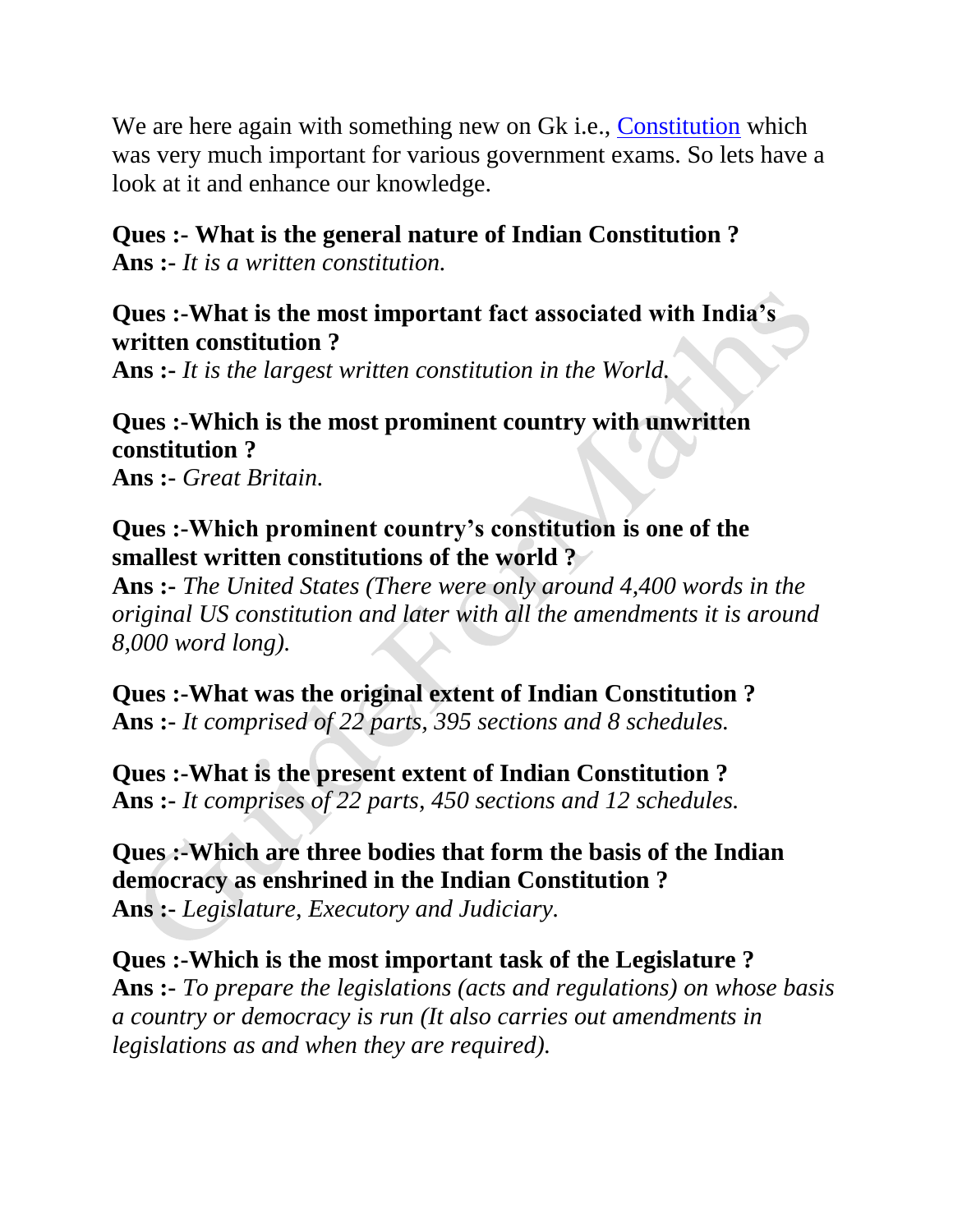#### **Ques :-Which is the most important task of the Executory ?**

**Ans :-** *To implement the legislations constituted by the Legislature (Executory is the Government which runs a country or democracy).*

#### **Ques :-Which is the most important task of the Judiciary ?**

**Ans :-** *To ensure that the legislations prepared by the Legislature are implemented intrue spirit by the Executory (It also ensures that the legislations are constituted according to the laid out principles by the Constitution).*

# **Ques :-Which body is generally described as the fourth estate of Indian system ?**

**Ans :-** *Press or Journalism.*

**Ques :-Which regulation or act laid the path for official commencement of India' control by the British Government ? Ans :-** *Regulating Act of 1773.*

**Ques :-Through which act the control of India was transferred from the East India Company (EIC) to the British Emperor ? Ans :-** *Government of India Act, 1858.*

**Ques :-Which act is popularly known as Morle-Minto Reform ? Ans :-** *Indian Council Act, 1909.*

**Ques :-Which act is popularly known as Montague- Chelmsford Reform ? Ans :-** *Indian Council Act, 1919.*

**Ques :-Which British act has contributed the largest portion to the Indian Constitution ?**

**Ans :-** *Government of India Act, 1935.*

**Ques :-India got Independence through which act ? Ans :-** *Indian Independence Act, 1947 (It was passed by the British Parliament on 18 July, 1947).*